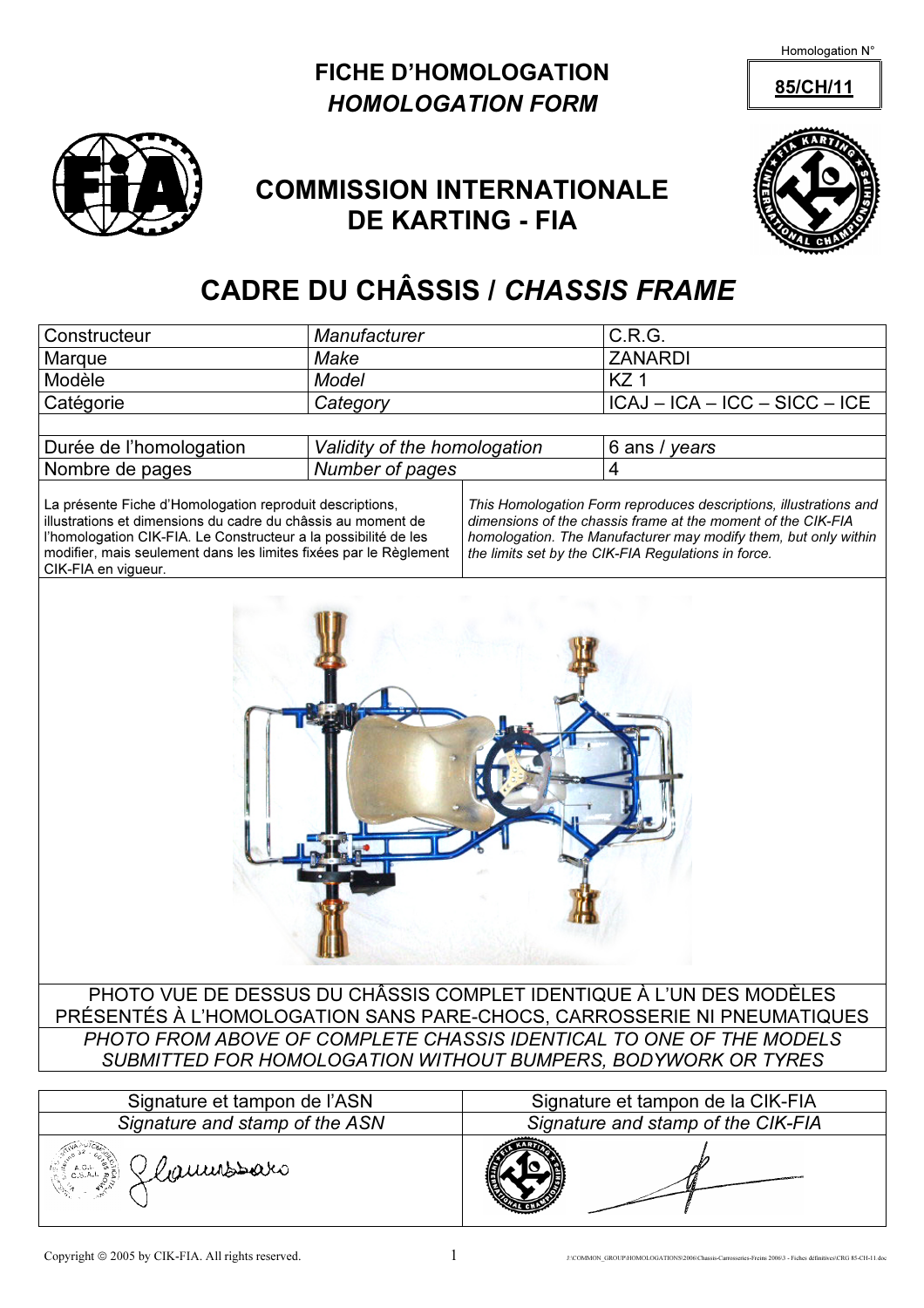85/CH/11

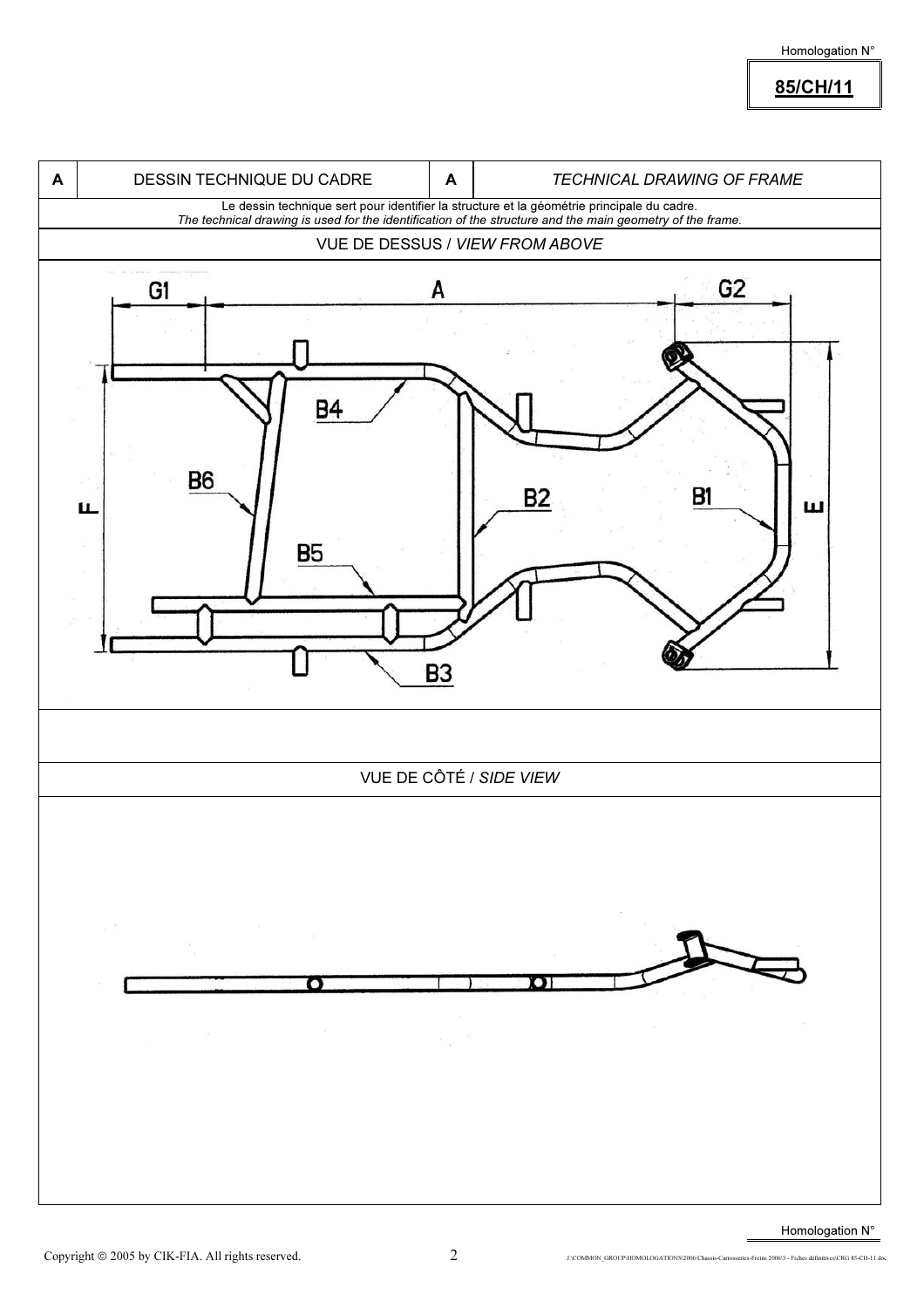| B        | <b>COTES</b>                                                                                                                                                                                                                                                                                    |                                                                                                                                                                                      | B |                                                                                                | <b>DIMENSIONS</b>                             |                                                                                                                                                              |  |  |
|----------|-------------------------------------------------------------------------------------------------------------------------------------------------------------------------------------------------------------------------------------------------------------------------------------------------|--------------------------------------------------------------------------------------------------------------------------------------------------------------------------------------|---|------------------------------------------------------------------------------------------------|-----------------------------------------------|--------------------------------------------------------------------------------------------------------------------------------------------------------------|--|--|
| 1. Cadre |                                                                                                                                                                                                                                                                                                 | 1. Frame                                                                                                                                                                             |   | Données                                                                                        | Tolérances                                    |                                                                                                                                                              |  |  |
|          |                                                                                                                                                                                                                                                                                                 |                                                                                                                                                                                      |   | Data                                                                                           | <b>Tolerances</b>                             |                                                                                                                                                              |  |  |
| $A =$    | <b>Empattement mesures fixes</b>                                                                                                                                                                                                                                                                | A= Wheel base fixed measurements                                                                                                                                                     |   | 1050                                                                                           | $+/- 10mm$                                    |                                                                                                                                                              |  |  |
| $B=$     | Tubes principaux de la structure,<br>diamètre minimum 21mm, d'une<br>longueur supérieure à 150mm, à<br>l'exception des tubes d'un<br>diamètre inférieur à 21mm et tous<br>les supports pour les accessoires.                                                                                    | B= Main tubes of the structure.<br>minimum diameter of 21mm,<br>length over 150mm, except tubes<br>with a diameter of less than<br>21mm and all the supports for the<br>accessories. |   |                                                                                                | 1)32<br>2)32<br>3)32<br>4) 32<br>5)32<br>6)32 | $+/- 0.5$ mm<br>$+/- 0.5$ mm<br>$+/- 0.5$ mm<br>$+/- 0.5$ mm<br>$+/- 0.5$ mm<br>$+/- 0.5$ mm<br>$+/- 0.5$ mm<br>$+/- 0.5$ mm<br>$+/- 0.5$ mm<br>$+/- 0.5$ mm |  |  |
|          | $C =$ Nombre de courbes dans les tubes<br>de Ø supérieur à 21mm                                                                                                                                                                                                                                 | $C =$ Number of bends on the tubes<br>with a diameter greater than<br>21mm                                                                                                           |   |                                                                                                | 8                                             |                                                                                                                                                              |  |  |
|          | D = Nombre de tubes ayant un $\varnothing$<br>supérieur à 21mm                                                                                                                                                                                                                                  | $D =$ Number of tubes with a diameter<br>greater than 21mm                                                                                                                           |   |                                                                                                | $6\phantom{1}$                                |                                                                                                                                                              |  |  |
|          | $E =$ Largeur avant extérieure                                                                                                                                                                                                                                                                  | $E =$ Outer front width                                                                                                                                                              |   |                                                                                                | 740                                           | $+/- 10$ mm                                                                                                                                                  |  |  |
| $F =$    | Largeur arrière extérieure                                                                                                                                                                                                                                                                      | $F =$ Outer rear width                                                                                                                                                               |   |                                                                                                | 650                                           | $+/- 10$ mm                                                                                                                                                  |  |  |
|          | G1 = Porte-à-faux arriére des tubes<br>principaux (obligatoire)                                                                                                                                                                                                                                 | G1 = Rear overhang for the main<br>tubes (mandatory)                                                                                                                                 |   | 210                                                                                            | $+/- 15$ mm                                   |                                                                                                                                                              |  |  |
|          | G2 = Porte-à-faux avant du tube<br>principal                                                                                                                                                                                                                                                    | G2 = Front overhang for the main<br>tube                                                                                                                                             |   |                                                                                                | 260                                           | $+/- 10mm$                                                                                                                                                   |  |  |
|          | H = Les attaches supportant les fusées doivent être<br>soudées ou brasées au cadre                                                                                                                                                                                                              |                                                                                                                                                                                      |   | H= The fixations sustaining the stub axles must be welded or brazed to<br>the frame            |                                               |                                                                                                                                                              |  |  |
| $=$      | Les attaches supportant les barres de rigidification<br>doivent être soudées ou brasées au cadre                                                                                                                                                                                                |                                                                                                                                                                                      |   | The fixations sustaining the stiffening bars must be welded or brazed<br>$l =$<br>to the frame |                                               |                                                                                                                                                              |  |  |
|          | Remarque / Remark: Dans les points B, C et D, seuls les tubes principaux d'une longueur supérieure à 150 mm sont à prendre en considération à<br>l'exclusion tous les supports pour accessoires. In points B, C and D, only the main tubes of a length of more than 150 mm are to be taken into |                                                                                                                                                                                      |   |                                                                                                |                                               |                                                                                                                                                              |  |  |

consideration, excluding all supports for accessories.

C | PHOTO DU MARQUAGE DU NUMERO D'HOMOLOGATION

C | PHOTO OF THE HOMOLOGATION NUMBER MARKING



Le marquage doit rester clairement visible en permanence The marking must be clearly visible at all times